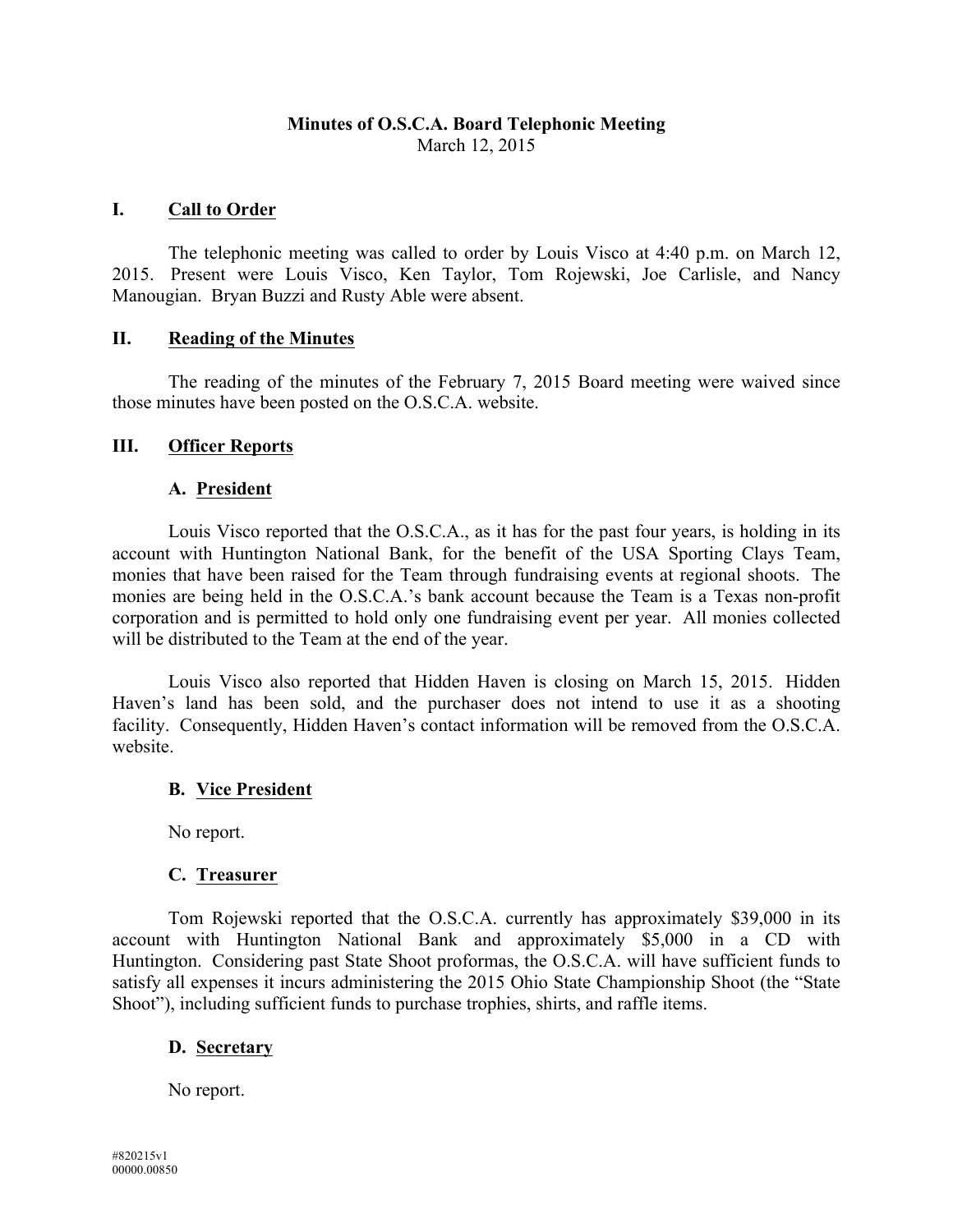### **IV. Committee Reports**

### **A. Trophies**

Rusty Able has provided the Board with photographs of the trophies that are being made by Jim White for the State Shoot. Larger trophies that will be awarded to the in-state HOA winners of the Main event and the FITASC event will also be purchased.

### **B. Raffles/Shirts**

Bryan Buzzi is in the process of obtaining sample shirts for the State Shoot so that the Board can consider the color and style of the shirts. The Board discussed the graphics that should be placed on the shirts and determined that such graphics will be limited to the O.S.C.A. logo, the year of the shoot, and the host club. The Board determined that sponsors of the State Shoot will be verbally recognized during presentations at the State Shoot dinner and in printed materials to be handed-out to the Shoot participants.

### **C. Winscore Update**

The State Shoot does not currently appear on Winscore, although Winscore has been notified of the State Shoot. That will be remedied this week, so shooters can register through Winscore for the State Shoot.

## **D. Target Setter**

The Board again discussed potential target setters for the State Shoot. Heyward Cunningham informed Todd Kemmerer that he is not available to be the target setter for the State Shoot. Rusty Able has spoken with Kevin Combs about potentially setting targets for the State Shoot. Louis Visco will follow up with Kevin Combs. The Board is hopeful that Kevin Combs will agree to set targets for the Preliminary and Main event at the State Shoot. At this time, it appears that the targets for the FITASC events will be set by Dan Bailey or his agents. The Board expects to finalize its decision regarding the target setters within the next few weeks.

## **V. Unfinished Business**

#### **A. Website Update**

The O.S.C.A. website is working well. The website's 2015 registered shoot schedule is complete. Some work still needs to be done to get the O.S.C.A. By-Laws on the website. It is anticipated that such work will be completed in the near future.

#### **B. Definition and Selection of Trustees**

Louis Visco will draft a provision regarding the Trustees for the By-laws.